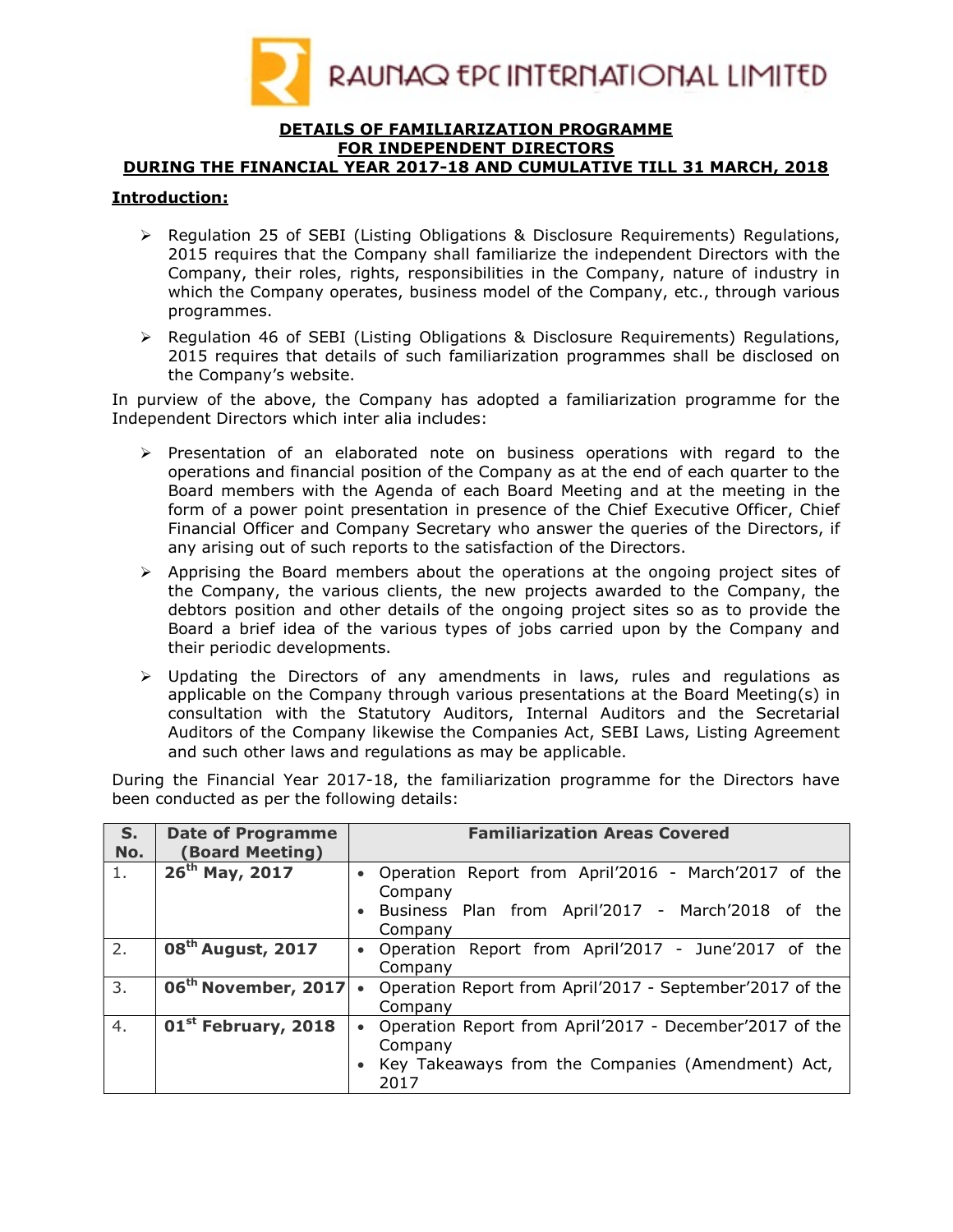

### Details of attendance of Independent Directors in familiarization programmes and no. of hours spent in such programmes during the Financial Year 2017-18 are as follows:

| S.  | <b>Name of</b>     | No. of         | No. of hours spent on programmes attended  |              |                   |  |
|-----|--------------------|----------------|--------------------------------------------|--------------|-------------------|--|
| No. | <b>Independent</b> | the            |                                            |              |                   |  |
|     | <b>Director</b>    | session        |                                            |              |                   |  |
|     |                    | attended       |                                            |              |                   |  |
| 1.  | <b>Mr. V.K.</b>    | 4              | <b>Date</b>                                | No. of       | <b>Cumulative</b> |  |
|     | Pargal             |                |                                            | <b>Hours</b> | <b>Hours</b>      |  |
|     |                    |                | $26^{th}$ May, 2017                        | 1.20         | 1.20              |  |
|     |                    |                | 08 <sup>th</sup> August, 2017              | 0.40         | 2.00              |  |
|     |                    |                | 06 <sup>th</sup> November, 2017            | 1.10         | 3.10              |  |
|     |                    |                | 01 <sup>st</sup> February, 2018            | 1.30         | 4.40              |  |
| 2.  | Dr. Sanjeev        | 3              | <b>Date</b>                                | No. of       | <b>Cumulative</b> |  |
|     | <b>Kumar</b>       |                |                                            | <b>Hours</b> | <b>Hours</b>      |  |
|     |                    |                | 26 <sup>th</sup> May, 2017                 | 0.00         | 0.00              |  |
|     |                    |                | 08 <sup>th</sup> August, 2017              | 0.40         | 0.40              |  |
|     |                    |                | 06 <sup>th</sup> November, 2017            | 1.10         | 1.50              |  |
|     |                    |                | 01 <sup>st</sup> February, 2018            | 1.30         | 3.20              |  |
| 3.  | <b>Mr. P.K.</b>    | $\overline{4}$ | <b>Date</b>                                | No. of       | <b>Cumulative</b> |  |
|     | <b>Mittal</b>      |                |                                            | <b>Hours</b> | <b>Hours</b>      |  |
|     |                    |                | 26 <sup>th</sup> May, 2017                 | 1.20         | 1.20              |  |
|     |                    |                | 08 <sup>th</sup> August, 2017              | 0.40         | 2.00              |  |
|     |                    |                | 06 <sup>th</sup> November, 2017            | 1.10         | 3.10              |  |
|     |                    |                | 01 <sup>st</sup> February, 2018            | 1.30         | 4.40              |  |
| 4.  | Mr. Gautam         | $\overline{4}$ | No. of<br><b>Date</b>                      |              | <b>Cumulative</b> |  |
|     | <b>Mukherjee</b>   |                |                                            | <b>Hours</b> | <b>Hours</b>      |  |
|     |                    |                | 26 <sup>th</sup> May, 2017                 | 1.20         | 1.20              |  |
|     |                    |                | 08 <sup>th</sup> August, 2017              | 0.40         | 2.00              |  |
|     |                    |                | 06 <sup>th</sup> November, 2017            | 1.10         | 3.10              |  |
|     |                    |                | 01 <sup>st</sup> February, 2018            | 1.30         | 4.40              |  |
| 5.  | Mr. Satya          | $\overline{4}$ | <b>Date</b>                                | No. of       | <b>Cumulative</b> |  |
|     | <b>Prakash</b>     |                |                                            | <b>Hours</b> | <b>Hours</b>      |  |
|     | Mangal*            |                | $26^{th}$ May, 2017                        | 1.20         | 1.20              |  |
|     |                    |                | 08 <sup>th</sup> August, 2017              | 0.40         | 2.00              |  |
|     |                    |                | 06 <sup>th</sup> November, 2017            | 1.10         | 3.10              |  |
|     |                    |                | 01 <sup>st</sup> February, 2018            | 1.30         | 4.40              |  |
| 6.  | Ms.                | $\overline{4}$ | <b>Date</b>                                | No. of       | <b>Cumulative</b> |  |
|     | Seethalakshmi      |                |                                            | <b>Hours</b> | <b>Hours</b>      |  |
|     | Venkataraman       |                | 26 <sup>th</sup> May, 2017                 | 1.20         | 1.20              |  |
|     |                    |                | $\overline{08}$ <sup>th</sup> August, 2017 | 0.40         | 2.00              |  |
|     |                    |                | 06 <sup>th</sup> November, 2017            | 1.10         | 3.10              |  |
|     |                    |                | 01 <sup>st</sup> February, 2018            | 1.30         | 4.40              |  |

0.00 indicates Director not present in the meeting.

 $*$  Resigned w.e.f 15<sup>th</sup> February, 2018.